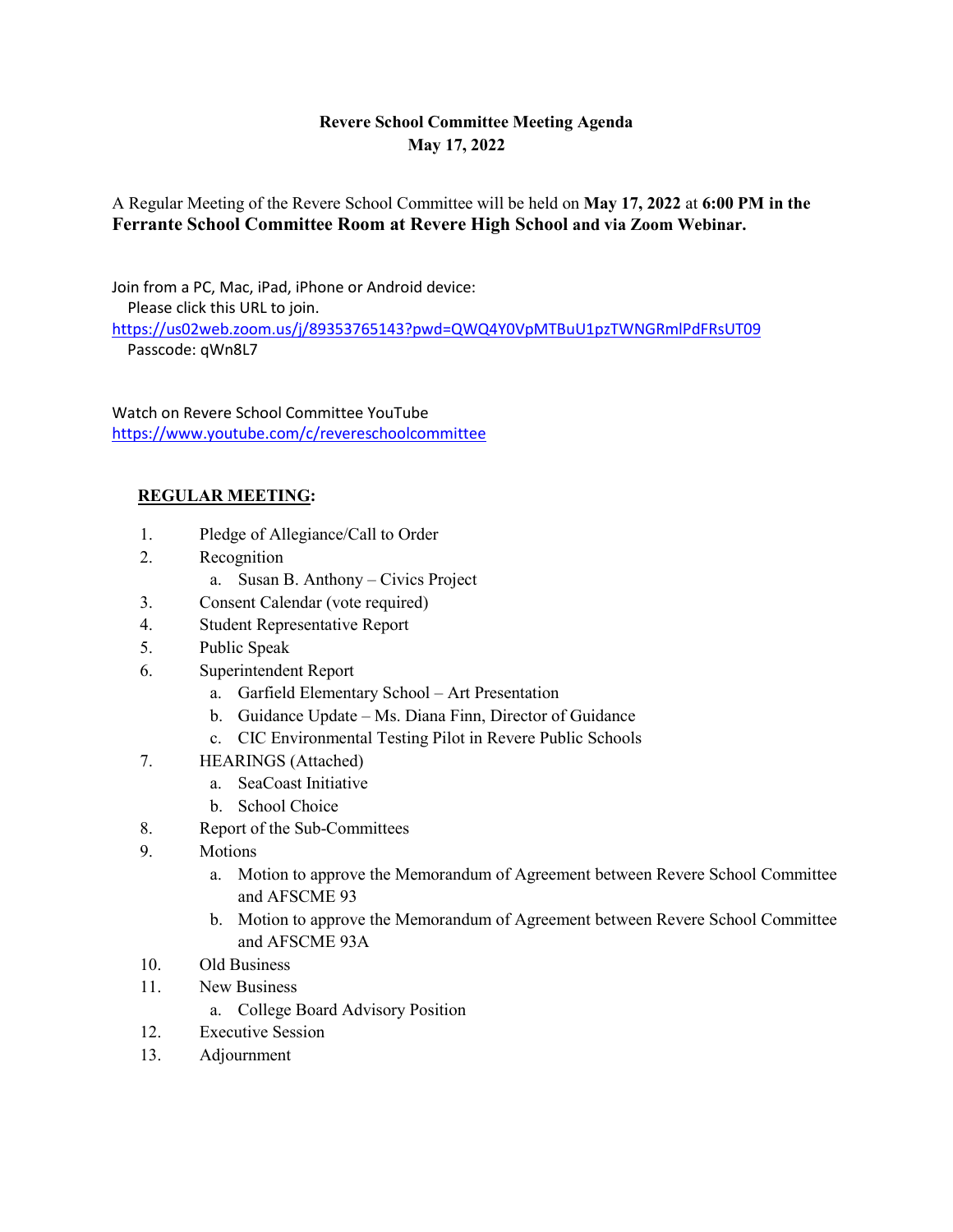**Note: The listed agenda items are those that are reasonably anticipated by the School Committee to be discussed at the meeting. Not all items, in fact, may be discussed, and other items not listed also may be brought up for discussion to the extent permitted by law.**

Respectfully submitted,

Dianne K. Kelly, Ed.D Superintendent of Schools DK/rp

File: BEDH

## **PUBLIC PARTICIPATION AT SCHOOL COMMITTEE MEETINGS**

All regular and special meetings of the School Committee shall be open to the public. Executive sessions will be held only as prescribed by the Statutes of the commonwealth of Massachusetts.

The Revere School Committee desires citizens of the District to attend its meetings so that they may become better acquainted with the operations and the programs of Revere Public Schools. In addition, the Committee would like the opportunity to hear the wishes and ideas of the Revere school community on matters within the scope of their authority. These matters include the budget for the Revere Public Schools, the performance of the Superintendent, and the educational goals and policies of the Revere Public Schools.

In order that all citizens who wish to be heard before the Committee have a chance and to ensure the ability of the Committee to conduct the District's business in an orderly manner, the following rules and procedures are adopted consistent with state and federal free speech laws:

- 1. At the start of each regularly scheduled School Committee meeting, individuals or group representatives who have signed up to speak will be invited to address the Committee during its 15-minute public comment period, which shall be known as Public Speak. Public Speak shall occur prior to discussion of Agenda items, unless the Chair determines that there is a good reason for rearranging the order at a public meeting that is unrelated to deterring participation in Public Speak.
- 2. All speakers are encouraged to present their remarks in a respectful manner.
- 3. Speakers must begin their remarks by stating their name, town or city of residence, and affiliation. All remarks will be addressed through the Chair of the meeting.
- 4. Public Speak shall concern items that are not on the School Committee's agenda, but which are the scope of the School Committee's authority. Therefore, any comments involving staff members or students must concern the educational goals, policies, or budget of the Revere Public Schools, or the performance of the Superintendent.